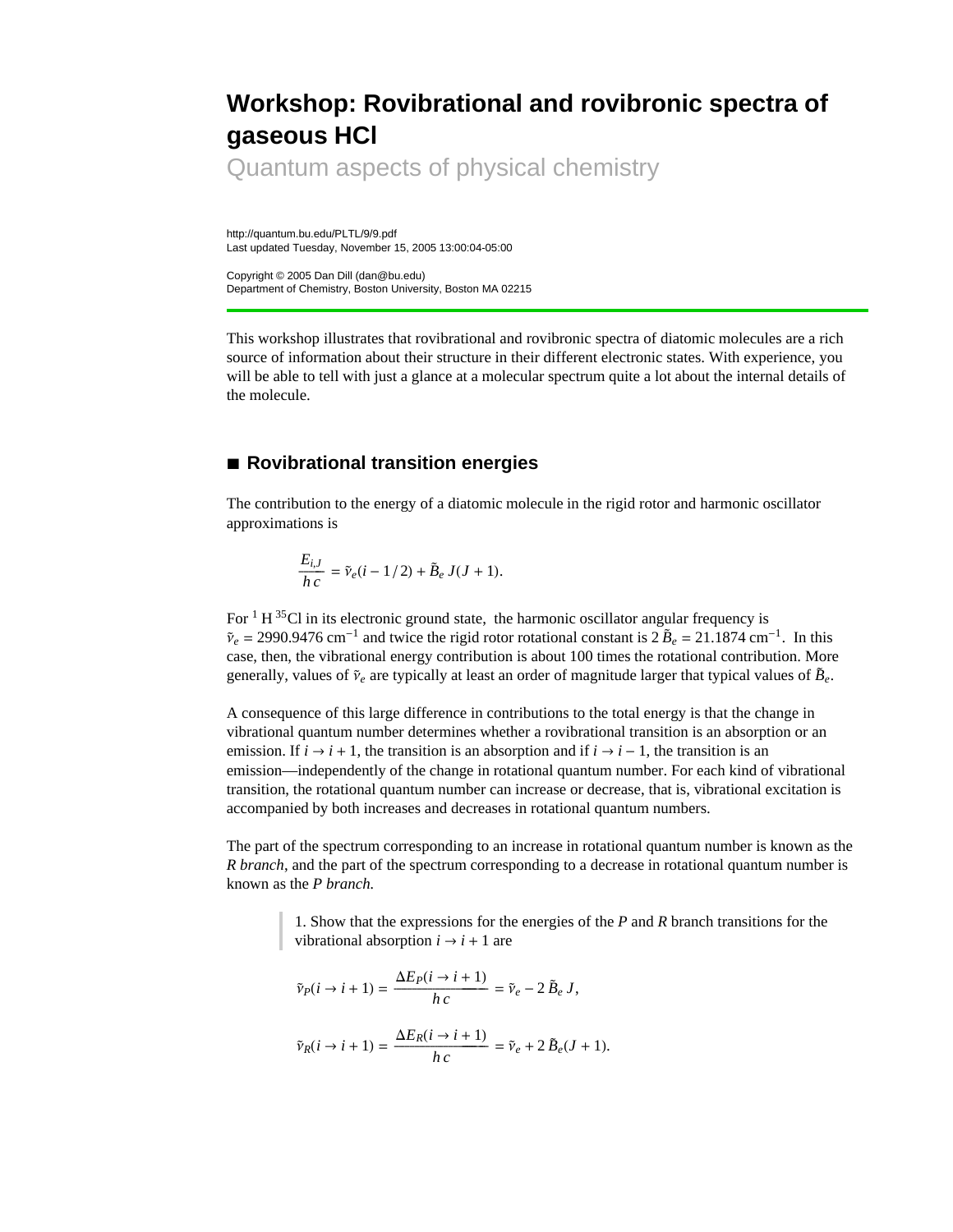2. Show that the expressions for the energies of the *P* and *R* branch transitions for the vibrational emission  $i \rightarrow i - 1$  are

$$
\tilde{\nu}_P(i \to i - 1) = -\frac{\Delta E_P(i \to i - 1)}{h c} = \tilde{\nu}_e + 2 \tilde{B}_e J,
$$
  

$$
\tilde{\nu}_R(i \to i - 1) = -\frac{\Delta E_R(i \to i - 1)}{h c} = \tilde{\nu}_e - 2 \tilde{B}_e (J + 1).
$$

## **à Thermal population of rotational levels**

Molecules in a gas can be in one of a range of rotational states. The higher the temperature, the greater the range of possible *J* values. For a large sample of molecules in thermal equilibrium the population of rotational energy values is given by the Boltzmann distribution, according to which the fraction of molecules with rotational quantum number *J* is

$$
f(J) = (2 J + 1) e^{-B_e J(J+1)/(k_B T)} / Z.
$$

In this expression  $k_B = 1.38065 \times 10^{-23}$  J/K is the Boltzmann constant, *T* is the temperature in K, and the constant *Z* is defined as

$$
Z = \sum_{J=0}^{\infty} (2 J + 1) e^{-B_e J (J+1)/(k_{\rm B} T)},
$$

so that the sum of all of the fractions  $f(J)$  is one.

3. Show that this definition of *Z* insures that  $\sum_{J=0}^{\infty} f(J) = 1$ .

#### **Evaluating the constant** *Z*

To compute numerical values of the fractions  $f(J)$  we first need to determine the numerical value of *Z*. There are two ways to do this.

The first way to evaluate *Z*, is to evaluate its defining ecpression to within a specified accuracy. We do this by carrying out the sum in the definition of *Z* explicitly, including as many terms as are necessary for the sum to no longer change. The number of terms needed will increase as the temperature is increased.

The second way is to evaluate *Z* approximately by assuming that *J* varies continuously, rather than in integer steps. With this assumption the expression for *Z* becomes an integral,

$$
Z \approx \int\limits_0^\infty \left(2 J + 1\right) e^{-B_e J(J+1)/(k_\mathrm{B} T)} dJ.
$$

We can next change the integration variable to  $x = J(J + 1)$ . Since  $dx/dJ = 2J + 1$ , we can evaluate the integral approximation to be

$$
Z \approx \int\limits_{0}^{\infty} e^{-B_e x/(k_{\rm B} T)} dx = k_{\rm B} T/B_e.
$$

This approximation scheme will be the more accurate the more the variation in  $J$  is effectively continuous. This will be the case when  $B_e/(k_B T) \ll 1$ , that is, when  $T \gg B_e/k_B$ , since then the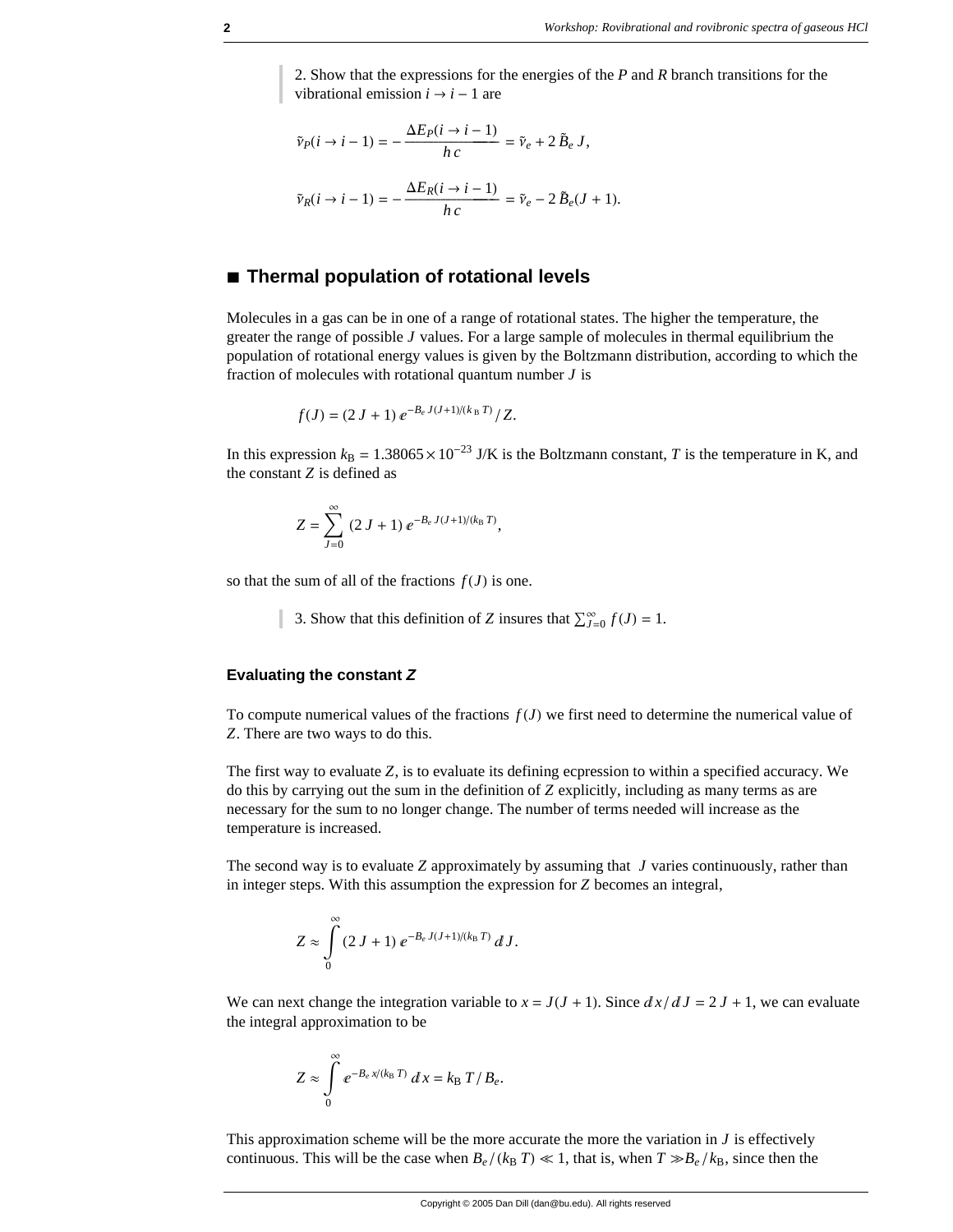exponent in the integrand will change negligibly when *J* changes by one integer. For <sup>1</sup> H<sup>35</sup>Cl,  $B_e$  / $k_B$  = 15.242 K. This means that for <sup>1</sup> H<sup>35</sup>Cl at typical laboratory temperatures and above, the integral approximation should be reasonable.

Here is a comparison of the exact results (obtained, as described, above by adding successive terms to the sum until its value stops changing) and the approximate results.



Exact and approximate normalization factor *Z* of gaseous <sup>1</sup> H <sup>35</sup>Cl rotational levels at different temperatures.

The comparison shows that at room temperature, the accuracy is better than 2%.

4. Verify the approximate value of *Z* given in the table for 300 K.

#### Evaluating the fractional populations  $f(J)$

For a given temperature, once the corresponding value of *Z* is determined, we can evaluate the fractions  $f(J)$ . Let's work with the temperature 300 K and use the corresponding exact value  $Z = 20.0193$ . With these values specified, we can evaluate the fractional population of each rotational level,  $f(J)$ .

We need to determine the fractions of all of the rotational levels that contribute appreciably to the population. A way to determine how many values of *J* to include is to see how many values of *J* are necessary for the total of all fractions to equal one, to some specified precision. As example, here is a plot of

$$
\sum_{J=0}^{J_{\text{max}}} f(J) = \sum_{J=0}^{J_{\text{max}}} (2 J + 1) e^{-B_e J (J+1)/(k_B T)} / Z
$$

for <sup>1</sup> H <sup>35</sup>Cl at 300 K for different value of  $J_{\text{max}}$ .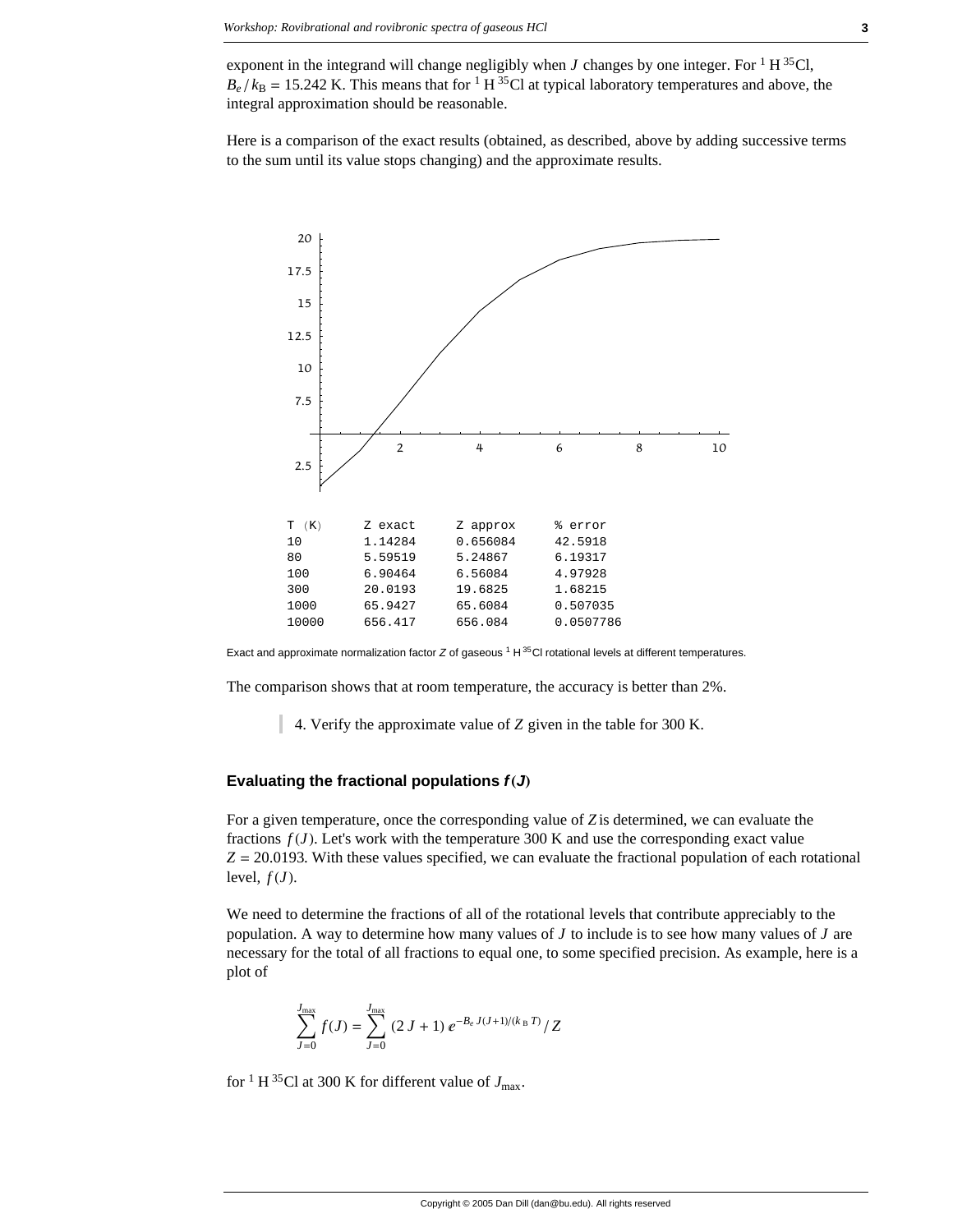

Cumulative total of fractional populations of gaseous <sup>1</sup> H <sup>35</sup>Cl rotational levels at 300 K versus J<sub>max</sub>.

The plot shows that if we include  $J$  values up to 10, we will account for all of the significantly populated rotational levels of <sup>1</sup> H<sup>35</sup>Cl at 300 K. Here are the populations, expressed as percentages, of the individual levels.

| J  | $f(J)$ as $\delta$ |
|----|--------------------|
| 0  | 4.995              |
| 1  | 13.54              |
| 2  | 18.41              |
| 3  | 19.01              |
| 4  | 16.27              |
| 5  | 11.97              |
| 6  | 7.687              |
| 7  | 4.355              |
| 8  | 2.189              |
| 9  | 0.9805             |
| 10 | 0.3923             |
|    |                    |

Percentage populations of gaseous<sup>1</sup> H<sup>35</sup>Cl rotational levels at 300 K.

# **à Rovibrational absorption spectrum**

With the vibrational absorption transition energies,

$$
\tilde{\nu}_P(i \to i+1) = \frac{\Delta E_P(i \to i+1)}{h \, c} = \tilde{\nu}_e - 2 \, \tilde{B}_e \, J,
$$
  

$$
\tilde{\nu}_R(i \to i+1) = \frac{\Delta E_R(i \to i+1)}{h \, c} = \tilde{\nu}_e + 2 \, \tilde{B}_e(J+1),
$$

and fractional rotational level populations,

$$
f(J) = (2 J + 1) e^{-B_e J(J+1)/(k_B T)} / Z,
$$

we can construct the <sup>1</sup> H<sup>35</sup>Cl *rovibrational* absorption spectrum. We'll do this by indicating each rovibrational transition by a vertical line at the corresponding energy, and making the height of the line equal to the fractional population of the initial *J* value of the transition.

For <sup>1</sup> H<sup>35</sup>Cl in its electronic ground state, the harmonic oscillator level separation is  $\tilde{v}_e = 2990.9476$  $cm^{-1}$  and twice the rigid rotor rotational constant is  $2 \tilde{B}_e = 21.1874$  cm<sup>-1</sup>. Using these values, we can write the energies of vibrational absorption  $P$  and  $R$  branches as, in cm<sup>-1</sup>,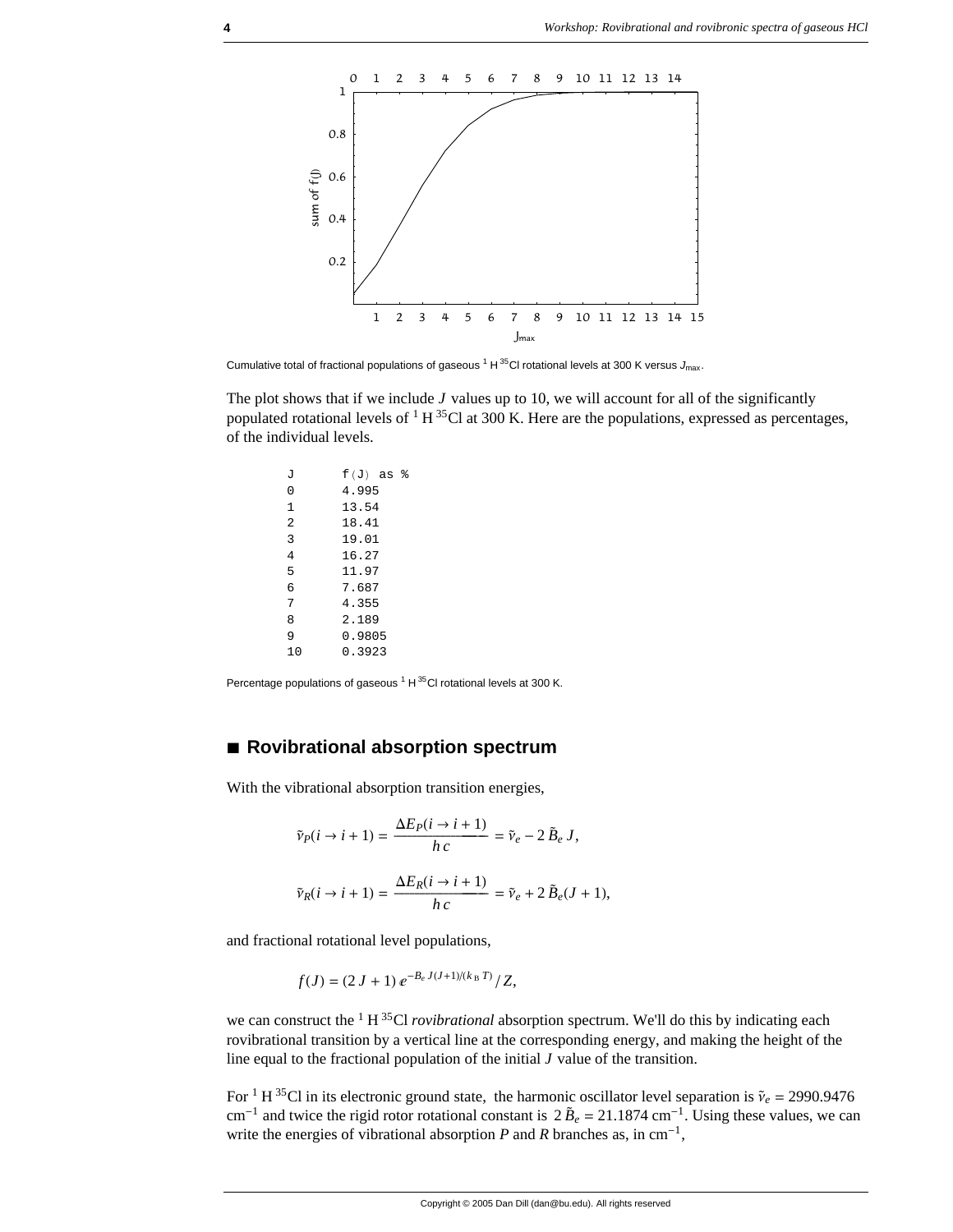$$
\tilde{\nu}_P = \frac{\Delta E_P(i \to i + 1)}{h \, c} = 2990.9476 - 21.1874 \, J
$$
\n
$$
\tilde{\nu}_R = \frac{\Delta E_R(i \to i + 1)}{h \, c} = 2990.9476 + 21.1874 \, (J + 1)
$$

Setting the zero of energy at the energy of the pure vibrational transition,  $\tilde{v}_e = 2990.9476 \text{ cm}^{-1}$ , we can construct the following table of the energies and relative intensities of the *P* branch.

| energy ( $\text{cm}^{-1}$ ) | intensity (%) |  |
|-----------------------------|---------------|--|
| $-21.1874$                  | 13.5376       |  |
| $-42.3748$                  | 18.4133       |  |
| $-63.5622$                  | 19.0051       |  |
| $-84.7496$                  | 16.274        |  |
| $-105.937$                  | 11.9673       |  |
| $-127.124$                  | 7.68715       |  |
| $-148.312$                  | 4.35515       |  |
| $-169.499$                  | 2.18938       |  |
| $-190.687$                  | 0.980519      |  |
| $-211.874$                  | 0.392303      |  |
|                             |               |  |

Energies and percentage populations for 1 H 35Cl rovibrational *P* branch at 300 K.

Here is the corresponding table of the energies and relative intensities of the *R* branch.

| energy ( $cm^{-1}$ ) | intensity (%) |
|----------------------|---------------|
| 21.1874              | 4.99519       |
| 42.3748              | 13.5376       |
| 63.5622              | 18.4133       |
| 84.7496              | 19.0051       |
| 105.937              | 16.274        |
| 127.124              | 11.9673       |
| 148.312              | 7.68715       |
| 169.499              | 4.35515       |
| 190.687              | 2.18938       |
| 211.874              | 0.980519      |
| 233.061              | 0.392303      |
|                      |               |

Energies and percentage populations for 1 H 35Cl rovibrational *R* branch at 300 K.

Finally, here is a representation of the spectrum.



Rovibrational spectrum of <sup>1</sup> H <sup>35</sup>Cl at 300 K.The zero of energy is the energy of the pure vibrational transition,  $\tilde{v}_e$  = 2990.9476 cm<sup>-1</sup>.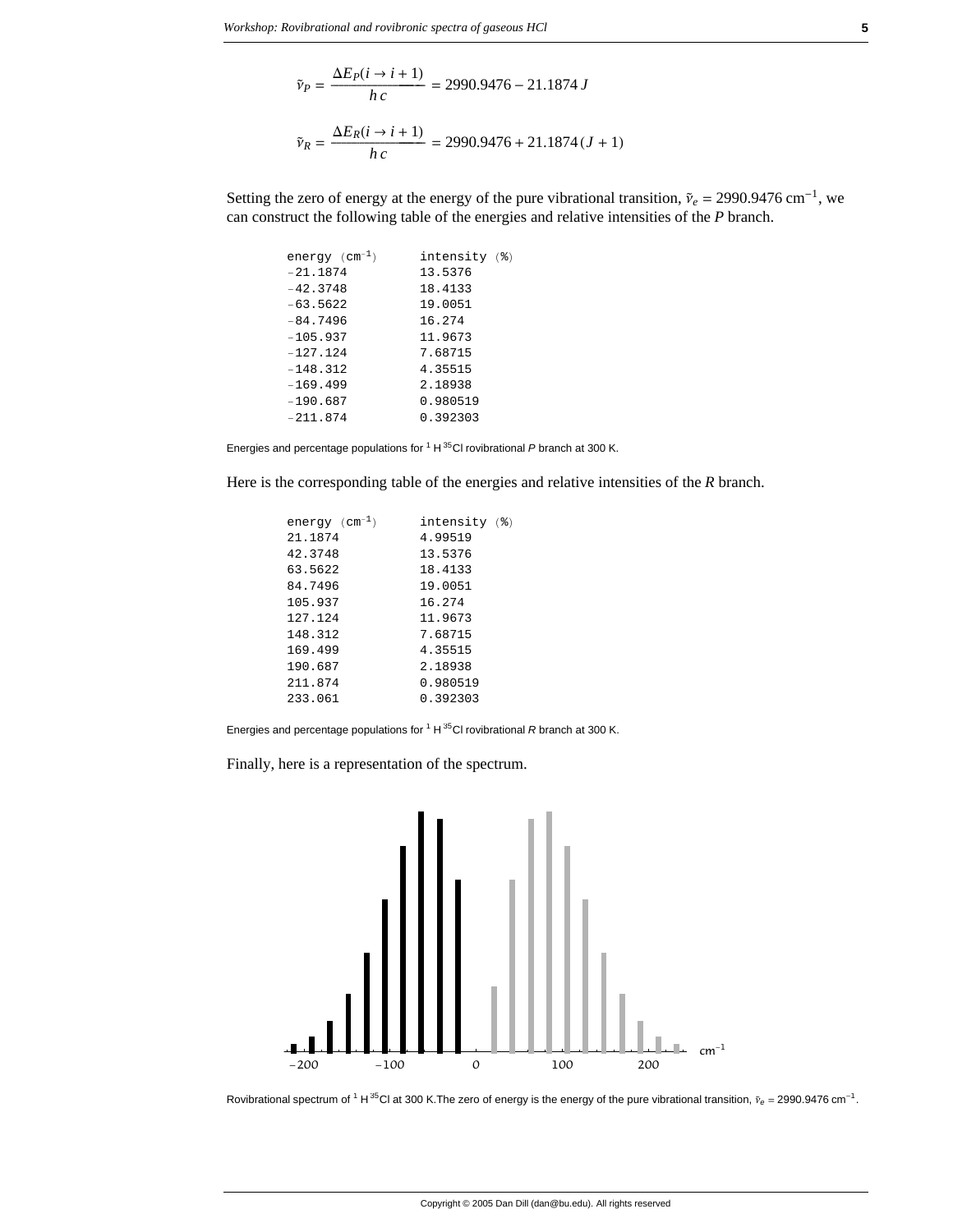5. How would the spectrum change if the temperature were increased by a factor of ten?

6. How would the spectrum change for a molecule with rotational constant ten times smaller?

7. How would the spectrum change if instead of pure  $1 H^{35}Cl$ , naturally occurring HCl gas were used?

8. Use the exact value for *Z* given earlier for 10 K to repeat the calculations of the fractional populations  $1 H^{35}$ Cl at 10 K to verify the numerical values shown below, and so verify that including only three values of *J* at 10 K accounts for all of the populated levels, to four significant figures.

 $J$   $f(J)$  as  $%$ <br>0  $87.5$ 0 87.5 1 12.45 2 0.0467

Fractional populations of gaseous  $1 + 35$ Cl rotational levels at 10 K.

## **à Determining gas temperature from rotational bands**

Because the distribution of rotational levels depends on temperature, we can use the details of rotational lines in the spectrum to determine temperature. An approximate approach is to again assume that *J* varies continuously. Then we can predict which rotational line of the *R* branch that has the greatest intensity by finding the value of  $J$  for which the fractional population reaches a maximum. The maximum will be the value of *J* for which  $\frac{df(J)}{dJ} = 0$ . The result is

$$
J_{\text{peak}} = \sqrt{\frac{k_{\text{B}} T}{2 B_e}} - \frac{1}{2}.
$$

9. Show that for <sup>1</sup> H <sup>35</sup>Cl 300 K,  $J_{\text{peak}} = 2.6 \approx 3$ .

10. Does this value of *J* match the value of *J* at the peak of the *R* branch of the 300 K spectrum shown above?

Here is a spectrum of  $1 H^{35}Cl$  taken at an unknown temperature. What is the value of the temperature?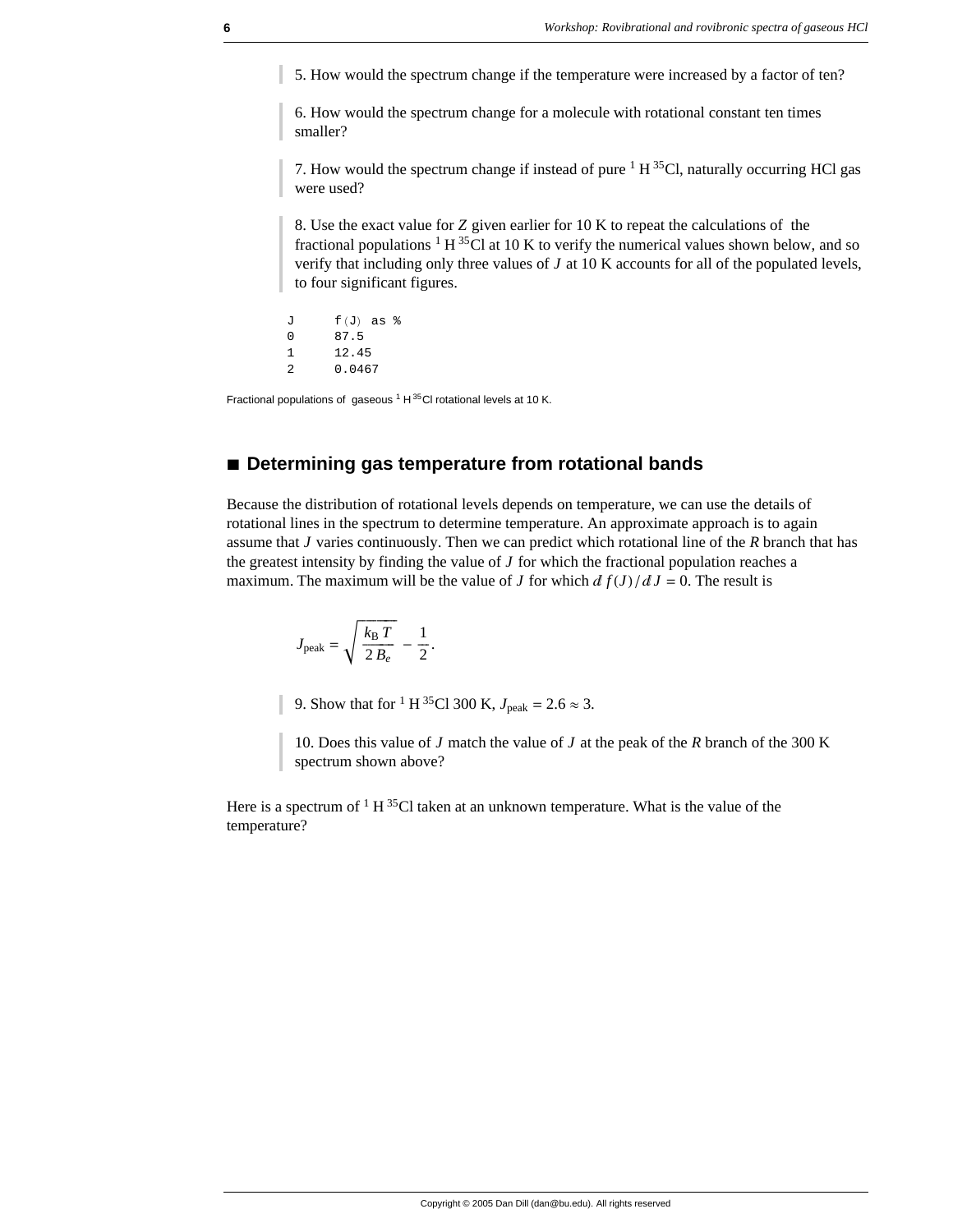



Rovibrational spectrum of  $1 H^{35}$ Cl at an unknown temperature. The zero of energy is the energy of the pure vibrational transition,  $\tilde{v}_e = 2990.9476 \text{ cm}^{-1}.$ 

11. Use the spectrum to estimate the value of the temperature?

## **à Rovibronic transition energies**

A *rovibronic* transition is one in which there is a change in electronic state accompanied by a change in both vibrational and rotational states. Let's consider the case of electronic excitation, in which the final electronic state has more energy than the initial electronic state.

The expression for the internal energy of the initial rovibronic state, *j*, is its rovibrational energy plus the electronic energy at the equilibrium internuclear distance,

$$
\frac{E_{i,J}}{h\,c} = \frac{E_j(R_e)}{h\,c} + \tilde{\nu}_{e,j}(i_j - 1/2) + \tilde{B}_{e,j}\,J_j(J_j + 1).
$$

The electronic state index *j* is added as a subscript on the vibrational quantum number *i* and the rotational quantum number *J* so we can distinguish between the vibrational and rotational quantum numbers of the two electronic states participating in the transition. The electronic state index *j* is also added as a subscript on the constants  $\omega$  and  $B<sub>e</sub>$ . This is necessary since the nuclei experience different potential energy curves,  $E_i(R)$ , for different electronic states, and as a result the harmonic frequency and rigid rotor rotational constants will be different in different electronic states.

As example, let's take for the initial sate,  $j = i$ ,  $\frac{1}{1}$  H  $^{35}$ Cl in its electronic ground state. The equilibrium internuclear distance is 1.27455 Å, the harmonic oscillator frequency is  $\tilde{v}_{e,i} = 2990.9476 \text{ cm}^{-1}$ , and internuclear distance is 1.27455 Å, the harmonic oscillator frequency is  $\tilde{v}_{e,i} = 2990.9476 \text{ cm}^{-1}$ . twice the rigid rotor rotational constant is  $2 \tilde{B}_{e,i} = 21.1874 \text{ cm}^{-1}$ . Let's take as final state,  $j = f$ , the excited electronic state of  ${}^{1}H {}^{35}Cl$  that is 77293 cm<sup>-1</sup> above the ground state,

$$
_{0}=\frac{E_{j_{f}}(R_{e,j_{f}})-E_{j_{i}}(R_{e,j_{i}})}{h\,c}=77293\,\mathrm{cm}^{-1}.
$$

n è

For the excited state the equilibrium internuclear distance is 2.512 Å, the harmonic oscillator  $\frac{1}{2}$ frequency is  $\tilde{v}_{e,f} = 877.16 \text{ cm}^{-1}$ , and twice the rigid rotor rotational constant is  $2 \tilde{B}_{e,f} = 5.454 \text{ cm}^{-1}$ .

12. Account qualitatively for the differences in  $\tilde{\nu}_e$  and  $\tilde{B}_e$  and for the excited electronic state compared to the values for the ground state. *Hint*: Compare the values for *Re*.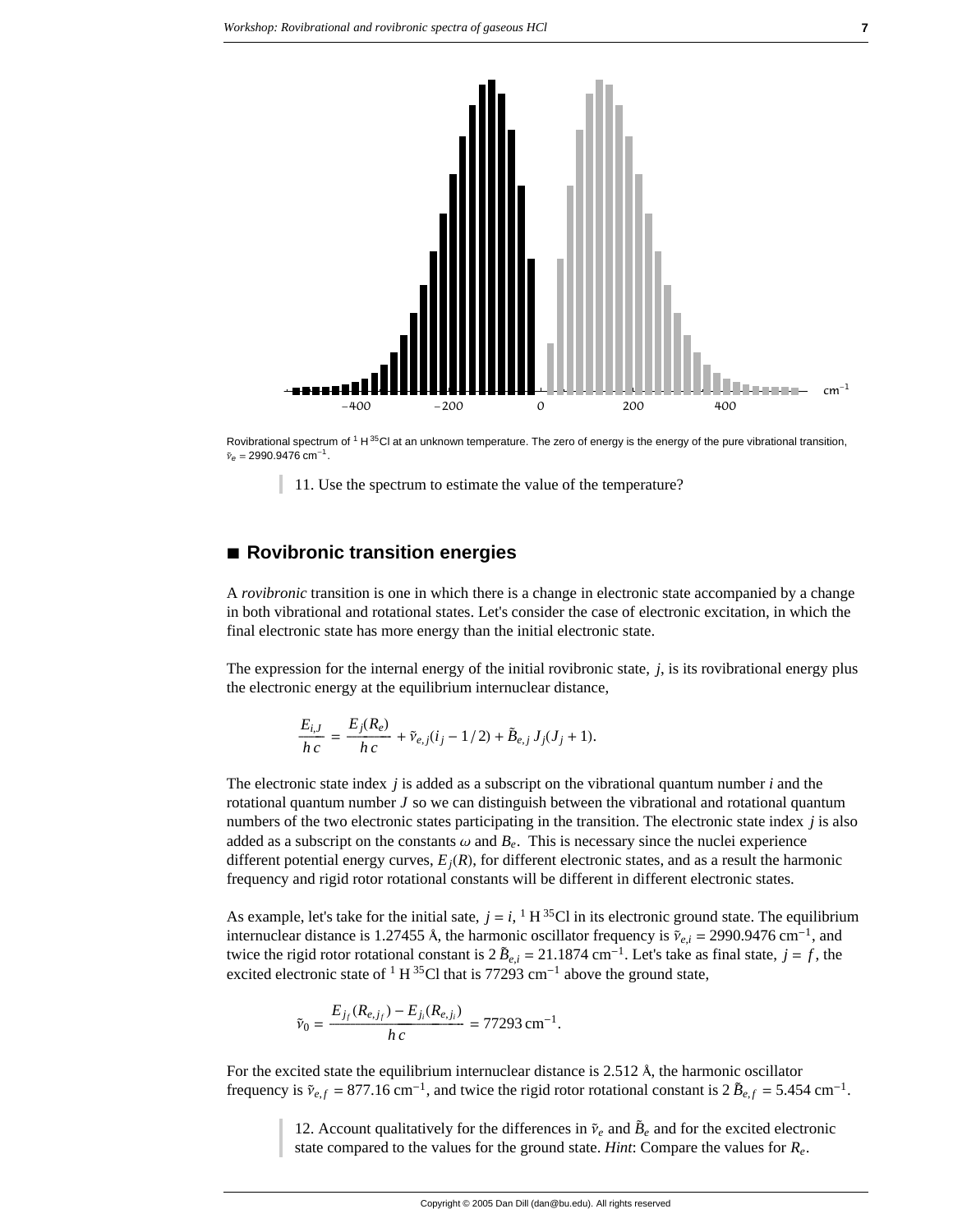With this information we have what we need to investigate the spectrum of rovibronic transitions between these states. The general expression for possible rovibronic excitation energies is

$$
\tilde{v} = \tilde{v}_0 + \tilde{v}_f \left( i_f - \frac{1}{2} \right) - \tilde{v}_i \left( i_i - \frac{1}{2} \right) + \tilde{B}_{e,f} J_f (J_f + 1) - \tilde{B}_{e,i} J_i (J_i + 1).
$$

in a somewhat simplified notation where subscripts *i* and *f* indicate initial and final electronic state.

Since the vibrational wave functions of the two electronic states pertain to different electronic potential energies, the restriction that vibrational quantum number may change only by a single unit no longer holds. Rather, any vibrational quantum number change is possible. The restriction that rotational quantum number may change by a single unit still does hold, however, since the rotational wave functions do not depend on the electronic potential energies.

To get a feeling for the spectrum, let's look at the part of the spectrum in which the molecule is in its vibrational ground state in both electronic states; that is, let's assume that  $i_i = i_f = 1$ .

13. Show that in this case the possible transition energies are

$$
\tilde{\nu} = \tilde{\nu}_0 + \frac{1}{2} (\tilde{\nu}_f - \tilde{\nu}_i) + \tilde{B}_{e,f} J_f(J_f + 1) - \tilde{B}_{e,i} J_i(J_i + 1).
$$

The electronic and vibrational contributions set energy of the "center" of spectrum,  $\tilde{v}_c = \tilde{v}_0 + (\tilde{v}_f - \tilde{v}_i)/2.$ 

14. Show spectrum center is at  $\tilde{v}_c = 76236.11 \text{ cm}^{-1}$ .

As in the rovibrational case, we can get separate expressions for the rovibronic *P* and *R* branches.

15. Show that the energy of the *P* branch transition  $J_i = J \rightarrow J_f = J - 1$  is

$$
\tilde{\nu}_P = \tilde{\nu}_c + \tilde{B}_{e,f} J(J-1) - \tilde{B}_{e,i} J(J+1).
$$

Here are the energies  $\tilde{v}_P - \tilde{v}_c$  and populations for <sup>1</sup> H <sup>35</sup>Cl *P* branch at 80 K.

| J initial | energy $(cm^{-1})$ | intensity (%) |
|-----------|--------------------|---------------|
|           | $-21.19$           | 36.63         |
| 2         | $-42.11$           | 28.49         |
| 3         | $-62.76$           | 12.72         |
|           | $-83.15$           | 3.561         |
| 5         | $-103.3$           | 0.6475        |
|           | $-123.1$           | 0.07778       |

Energies  $\tilde{v}_P - \tilde{v}_c$  and percentage populations for <sup>1</sup> H <sup>35</sup>Cl rovibronic *P* branch at 80 K.

16. Verify the values for energy and intensity for the  $J = 1$  member of the *P* branch.

17. Show that the energy of the *R* branch transition  $J_i = J \rightarrow J_f = J + 1$  is

$$
\tilde{\nu}_R = \tilde{\nu}_c + \tilde{B}_{e,f}(J+1)(J+2) - \tilde{B}_{e,i} J(J+1).
$$

Here are the energies  $\tilde{v}_R - \tilde{v}_0$  and populations for <sup>1</sup> H<sup>35</sup>Cl *R* branch at 80 K.